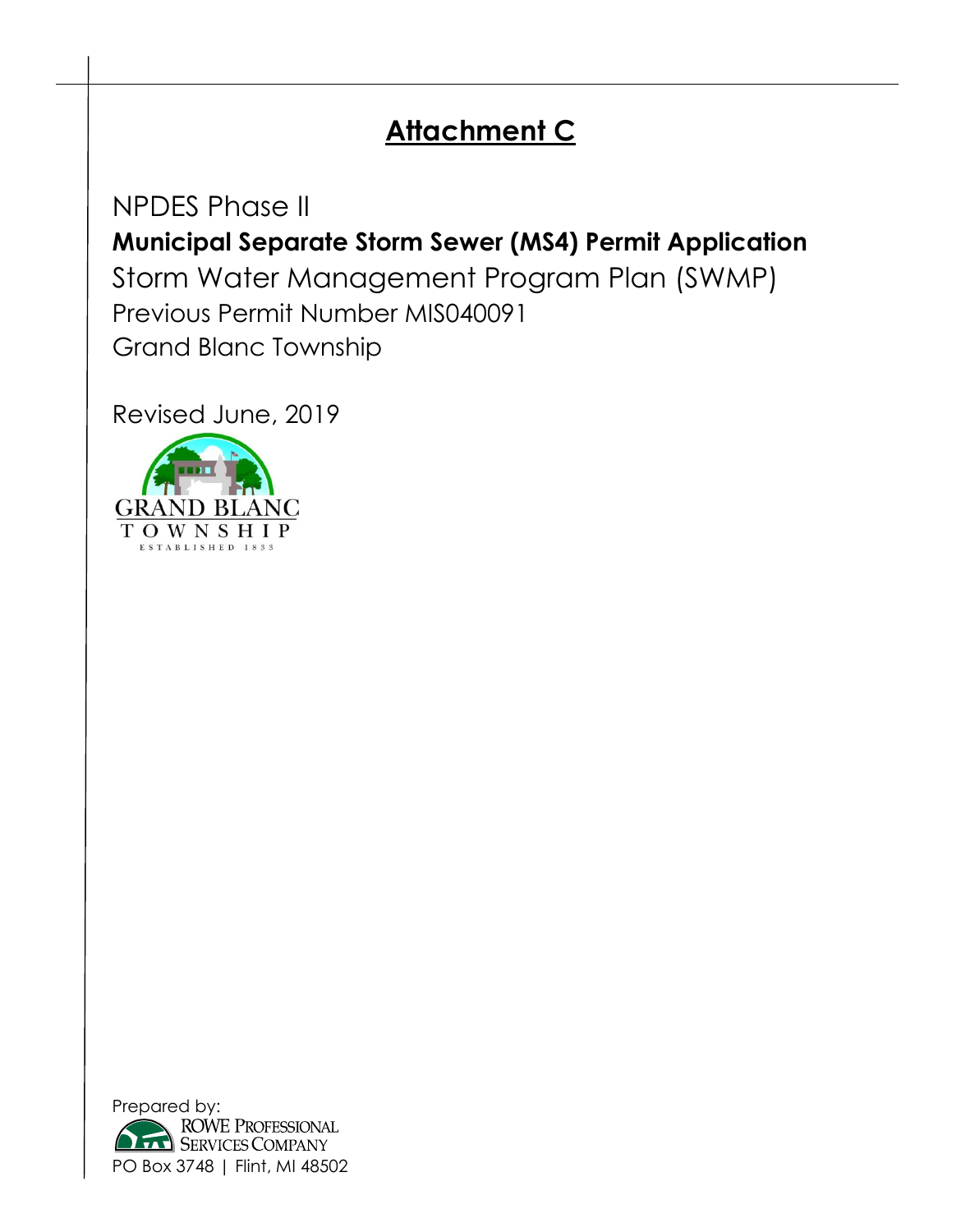## **INTRODUCTION**

This document is intended to correspond to the MDEQ Stormwater Discharge Permit Application Section VII, Stormwater Management Program. This permit governs storm water discharges from municipal separate storm sewer systems (MS4s), with controls based on six minimum measures developed by the U.S. Environmental Protection Agency. The permit requires that Grand Blanc Township *"develop, implement and enforce a storm water management program designed to reduce the discharge of pollutants from the township's drainage system to the Maximum Extent Practicable (MEP), to protect the designated uses of the waters of the state, to protect water quality and to satisfy the appropriate water quality requirements of the Federal Act and the Michigan Act."*

Grand Blanc Township is located in the southern portion of Genesee County. The township has an area of 32.7 square miles and a population of 37,508 according to the 2010 census. Approximately 27.5 square miles (85%) of the township falls within the "urbanized area".

The township lies entirely within the Flint River Watershed.

This Storm Water Management Program Plan for Grand Blanc Township is to be utilized to guide the township in increasing awareness regarding issues involving storm water management for the township's facilities. The plan will serve as a procedural guide for township employees to follow so the storm water leaving the township's facilities has the best storm water quality possible.

#### **Six Minimum Measures**

As part of the permit, Grand Blanc Township must comply with the six minimum measures identified by the state. These are Public Education, Public Involvement & Participation, Illicit Discharge Elimination, Post Construction Storm Water Management, Construction Storm Water Runoff Control and Pollution Prevention/Good Housekeeping. Since the township does not own or operate any of the storm sewers with the exception of those on township property, its ability is limited in many respects and will rely on other agencies to address many tasks of the minimum measures on Grand Blanc Township's behalf.

Each of the minimum measures and the associated tasks are outlined below. Descriptions, indication of non-applicability or other responsible agencies is provided below each task. Where applicable, an implementation schedule and measurable goal are listed.

## **1 ENFORCEMENT RESPONSE PROCEDURE (ERP)**

Grand Blanc Township Sanitary Sewer Use Ordinance addresses and enforces illegal discharge, illicit discharges, proper connection to available sanitary sewer, acceptable discharge to the storm and sanitary sewer systems and the inclusion of grease/oil interceptors for certain operations. It also provides township staff the right to enter, inspect and monitor public sewer systems and provides for enforcement for violations to the ordinance. The ordinance is on the township's website:

https://www.municode.com/library/mi/grand\_blanc\_charter\_township,\_(genesee\_co.)/codes/code [of\\_ordinances?nodeId=COOR\\_CH34UT](https://www.municode.com/library/mi/grand_blanc_charter_township,_(genesee_co.)/codes/code_of_ordinances?nodeId=COOR_CH34UT) . See Section 34, Article III for general information and Section 34-96 for enforcement penalties.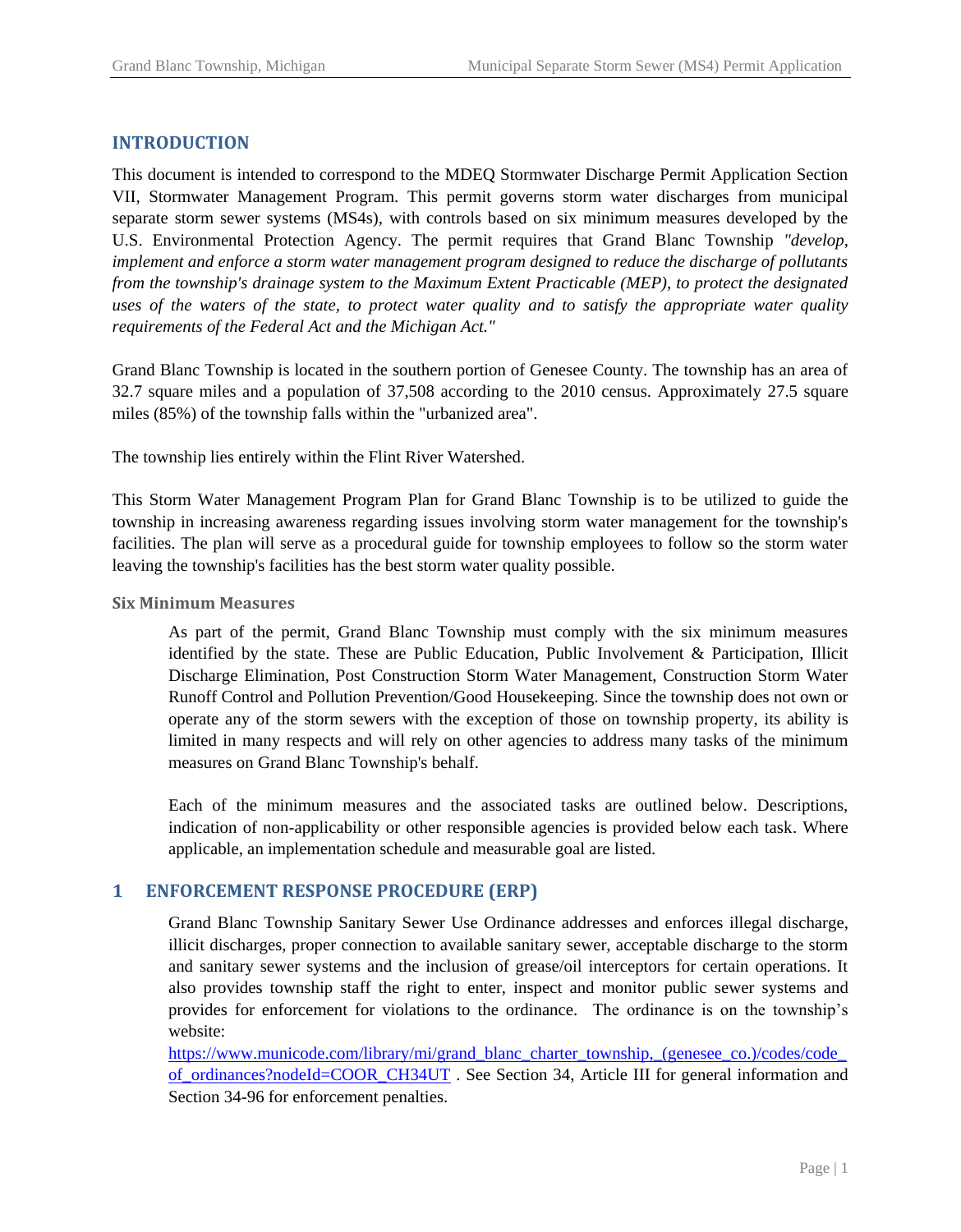# **2 PUBLIC INVOLVEMENT AND PARTICIPATION PLAN**

Public input will be obtained on the Storm Water Management Program through public notice, following local public notice requirements. A copy of the draft plan will be submitted to the GCDC, GCRC, MDOT and the FRWC to gain additional public participation. The draft plan will be placed on the Township's website with a comment tab to receive input and comments on the plan. The final approved Storm Water Management Program will be made available to the public once the permit has been issued. It will be placed on the Township's website as well as any progress reports. Grand Blanc Township has already initiated implementing the plan in many respects.

**2.1 Public Notice of the Storm Water Management Plan (the Storm Water Management Plan will be public noticed in the spring of 2015)**

**Goal:** Gain public input. **Delivery:** Track number of comments received following the notice. **Schedule:** Number of comments will be reported annually.

**2.2 Work together with stream or watershed groups**

The township is currently a member of the Flint River Watershed Coalition [\(www.flintriver.org\)](http://www.flintriver.org/). The township is also a member of the Grand Blanc Chamber of Commerce and will work with them for additional public participation.

**Goal:** Increase public awareness **Delivery:** Monitor the number of groups participating **Schedule:** The number of groups participating will be reported annually

# **3 PUBLIC EDUCATION PROGRAM**

Public education regarding storm water management has been a priority for Grand Blanc Township for many years. The township has partnered with the Genesee County Drain Commissioner's office Surface Water Management division during the first permit cycle.

**3.1 Educate residents about the water body where their storm water goes**

Grand Blanc Township will make available, and attempt to educate the public regarding the Flint River watershed, and the importance of preservation and conservation. This will be done by working with and participating in various groups such as the Flint River Watershed Coalition [\(www.flintriver.org\)](http://www.flintriver.org/).

**Goal:** Increase public awareness on the Flint River watershed, and the importance of its conservation.

**Delivery:** Tracking number of members and public participation at various meetings/events. **Schedule:** Tracking the number of members will be done annually.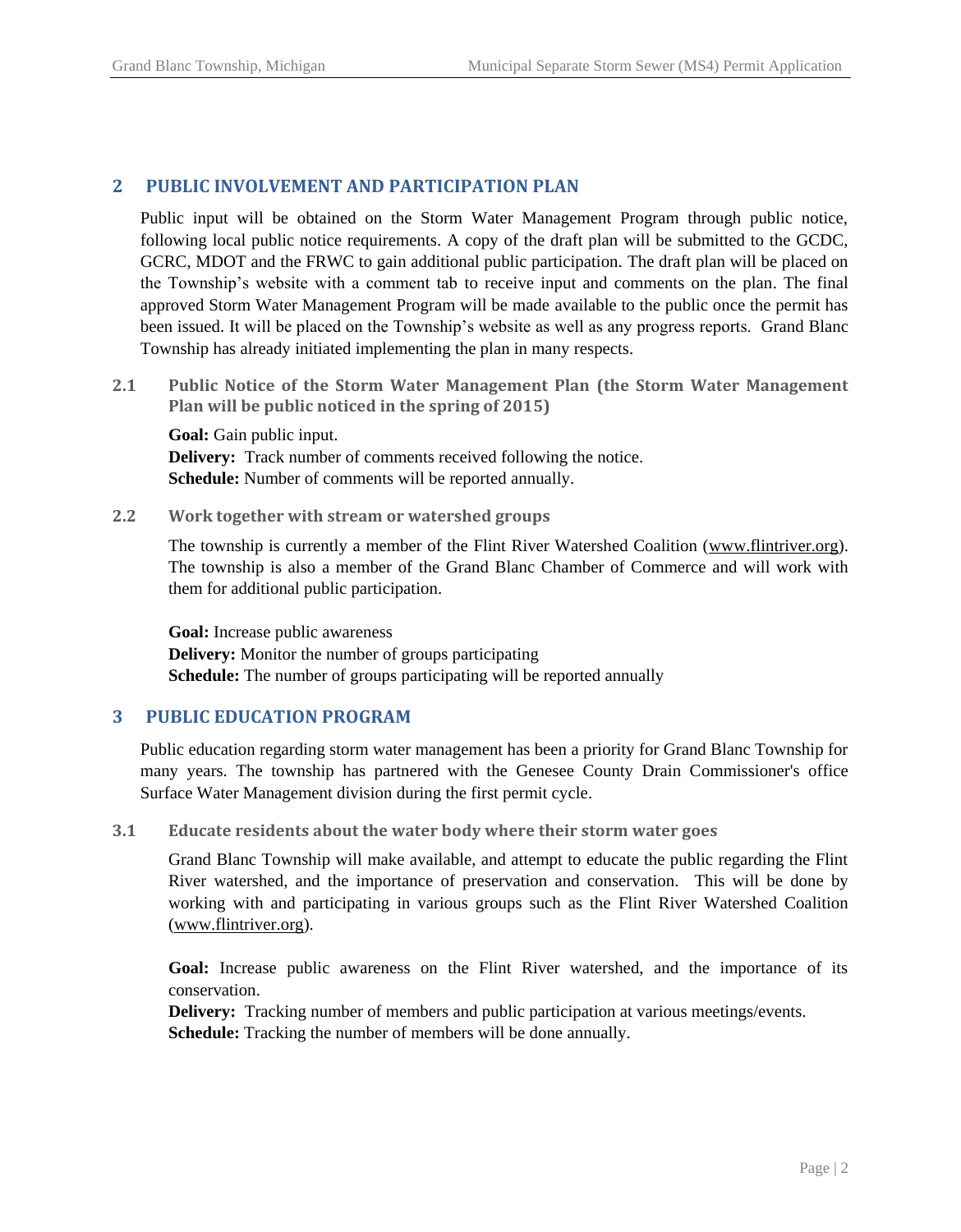## **3.2 Educate the public about the hazards associated with illicit discharges.**

Grand Blanc Township will educate the public regarding illicit discharges to our system. We will make available additional educational literature through the township's website.

**Goal:** Increase public awareness and prevent illicit discharges in the Grand Blanc Township storm water systems.

**Delivery:** Monitor number of pamphlets removed and hits to the website. **Schedule:** Monitoring the number of pamphlets and hits to the website annually.

## **3.3 Establish a public hotline for reporting illicit discharges**

The township will publicize the number to call to report an illicit discharge to Grand Blanc Township's MS4's on the township website.

**Goal:** To provide an avenue for reporting illicit discharges to our water systems. **Delivery:** The township will track the number of calls received and the action taken through its work order program

**Schedule:** The number of calls received will be publicized annually.

## **3.4 Educate the public to encourage reporting of illicit discharges**

Grand Blanc Township will encourage the reporting of illicit discharges into their system by placing the EPA's "After the Storm" brochure electronically on their website which displays the hotline number for the township's MS4 contact person.

**Goal:** Increase public awareness and promote public involvement with reporting illicit discharges **Delivery:** The Township will track the number of website hits and the calls received and the action taken once the call is complete.

**Schedule:** The website displaying the reporting contact number will be posted as soon as possible.

#### **3.5 Educate the public about waste collection and recycling sites**

The Genesee County Health Department Household Hazardous Wastes division assists with household hazardous waste collections, which are conducted twice annually in various locations throughout the county. The collections are scheduled in the spring, in conjunction with Earth Day festivities, and in the fall. The consortium responsible for household hazardous waste collection activity includes: the Genesee County Health Department, the City of Flint, MSU Extension-Genesee County and the Genesee County Recycling Coalition. Others supporting the effort include General Motors, UAW Local 599 Environmental Committee, and various community volunteers.

Grand Blanc Township currently posts information on hazardous material collection dates in the township hall and on its website. This is also done by the Genesee County Health Department.

Goal: Provide an efficient means of hazardous materials disposal for the public

**Delivery:** The township will obtain information from the county on the number of residents that drop-off chemicals and other materials on the dates collected. This information will be included in the annual report.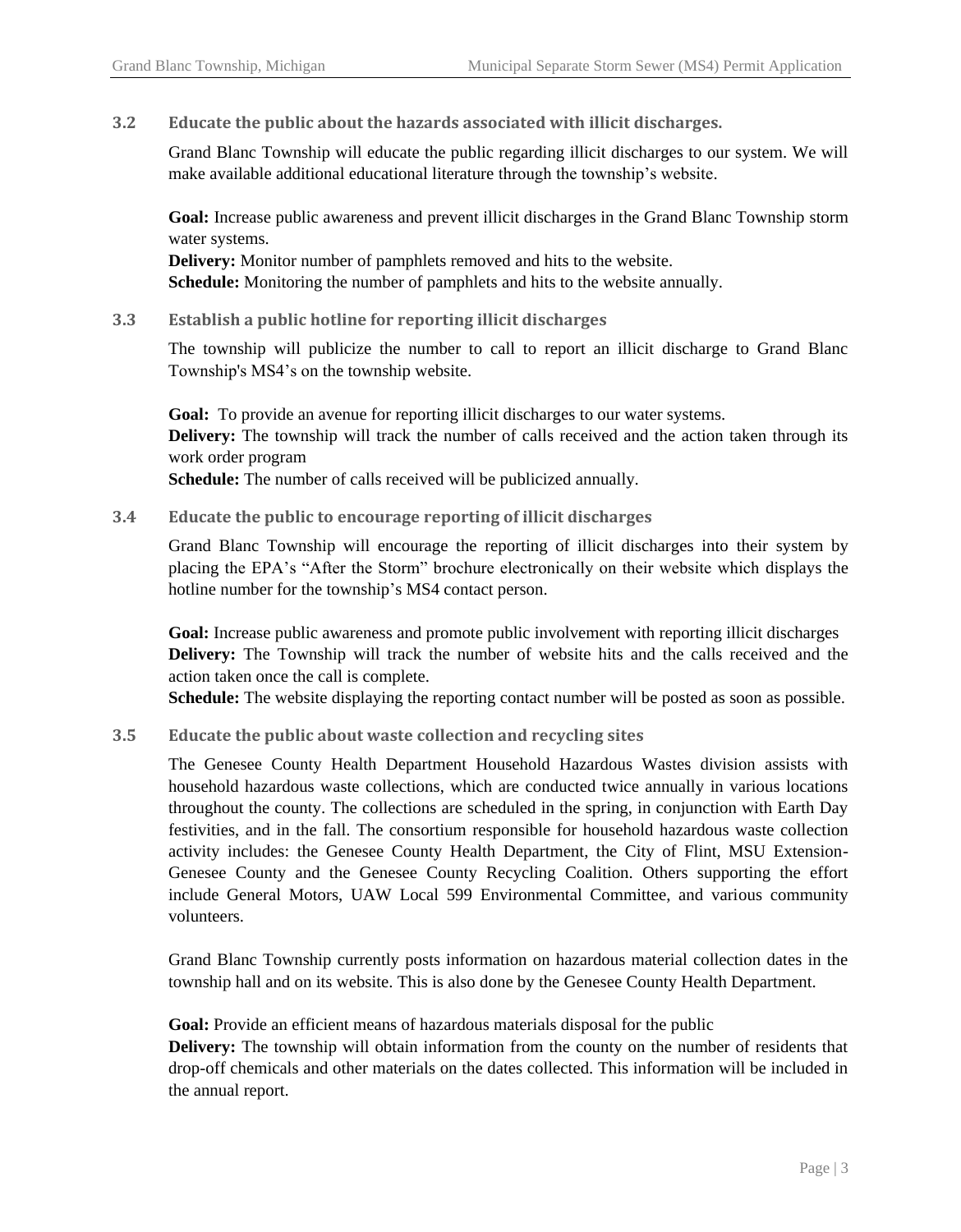**Schedule: T**he tracking of the number of members dropping off materials will be done annually

**3.6 Educate the public about appropriate use and handling of pesticides, herbicides and fertilizers**

Grand Blanc Township regularly places information regarding proper handling of pesticides, herbicides and fertilizers in the township hall. Many area retailers are posting information regarding non-phosphorous fertilizers in their establishments.

**Goal:** Increase public awareness on the appropriate use of handling pesticides, herbicides and fertilizers.

**Delivery:** Monitor number of pamphlets removed from the stands placed at various locations within the township and/or commercial establishments.

**Schedule:** The number of pamphlets removed will be recorded annually.

**3.7 Educate the public about residential and non-commercial car washing**

Grand Blanc Township will keep a supply of the EPA's "Solution to Stormwater Pollution" brochures on the subject at the township hall and website. They will make them readily available to the public.

**Goal:** To inform the public about residential and non-commercial car washing. **Delivery:** Monitoring the number of flyers distributed and website hits. **Schedule:** The number of flyers distributed and website hits will be reported annually.

**3.8 Educate the public about proper septic system maintenance**

Grand Blanc Township will keep a supply of the EPA's "Solution to Stormwater Pollution" brochures on the subject at the township hall and website. They will make them readily available to the public.

**Goal:** Inform the citizens on the proper techniques to maintaining their septic systems. **Delivery:** Monitoring the number of hits on the township website's EPA brochure and link to the Genesee County Health Department.

**Schedule**: The number of website hits will be recorded annually.

**3.9 Educate the public on management of riparian lands to protect water quality**

The township will continue this work if additional riparian enhancement projects are performed. The GCDC and the township will continue to coordinate this activity as needed.

**Goal:** Educate the public on how to manage riparian lands and protect the water quality. **Delivery:** Enhancement projects performed and monitoring performance. **Schedule:** Any enhancement projects that are created will be monitored for the riparian lands improved management.

**3.10 Educate the public about their responsibility and stewardship in their watershed**

Grand Blanc Township will keep a supply of the EPA's "Solution to Stormwater Pollution" and "After the Storm" brochures on the subject at the township hall and website. They will make them readily available to the public.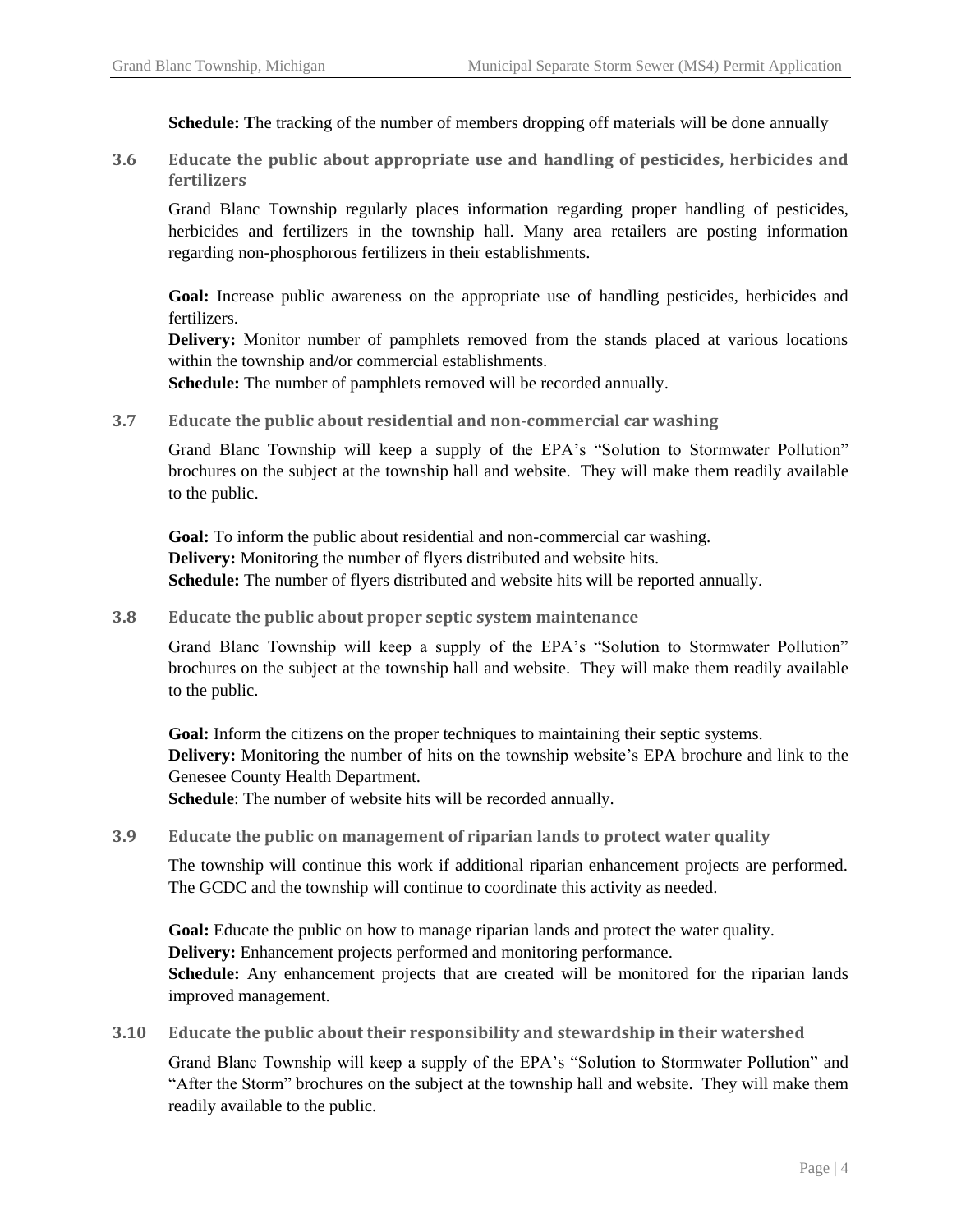**Goal:** Create a well-informed public for their responsibility and stewardship in their watershed. **Delivery:** Monitoring the number of flyers distributed and website hits. **Schedule:** The number of flyers taken and website hits will be recorded annually.

**3.11 Educate the public about the water quality impacts from disposal practices for grass clippings, leaf litter, and animal wastes.**

In addition to the EPA literature mentioned above, Grand Blanc Township will provide literature regarding water quality impact from disposal of grass clippings, leaves and animal wastes. The township contracts with a waste removal company that takes and composts yard and leaf waste. Their schedule is posted on the township's website. The township parks promote dog waste pickup at Bicentennial Park as well as the non-motorized trail.

**Goal:** Create awareness of the impacts of grass, leaves, and animal waste on the water quality.

**Delivery:** Monitoring the number of flyers distributed and website hits throughout the year. Monitor the annual yard waste volumes with the waste removal company.

**Schedule:** The number of flyers disbursed, website hits, and the volume of compost will be recorded annually.

**3.12 Educate the public on the beneficial uses of green infrastructure / Low Impact Development**

Grand Blanc Township will keep a supply of brochures on the subject at the township hall and make them readily available to the public.

**Goal:** Generate an informed community on the benefits from using green infrastructure. **Delivery:** Monitoring the number of flyers distributed from the township hall. **Schedule:** The number of brochures taken will be recorded annually.

**3.13 Educate local commercial, industrial, and educational facilities about good housekeeping**

Grand Blanc Township will keep a supply of the EPA's "After the Storm" brochures on the subject at the township hall and website. They will make them readily available to the public.

**Goal:** Educate the local commercial, industrial, and educational facilities on the benefits of a clean work or living area.

**Delivery:** Monitoring the number of web hits on good housekeeping **Schedule:** The number of website hits will be monitored and reported annually.

**3.14 Evaluate the overall PEP**

The township will evaluate the overall effectiveness of the PEP through volume of flyers/brochures acquired as well as the number of website hits.

## **4 ILLICIT DISCHARGE ELIMINATION PROGRAM (IDEP)**

This plan aims to reduce illicit discharges to the township's separate storm water drainage system and from the township's sanitary sewer system. The township has performed a dry weather screening of its outfalls and has not found any illicit discharges. Section 34-81 of the township's Sewer Use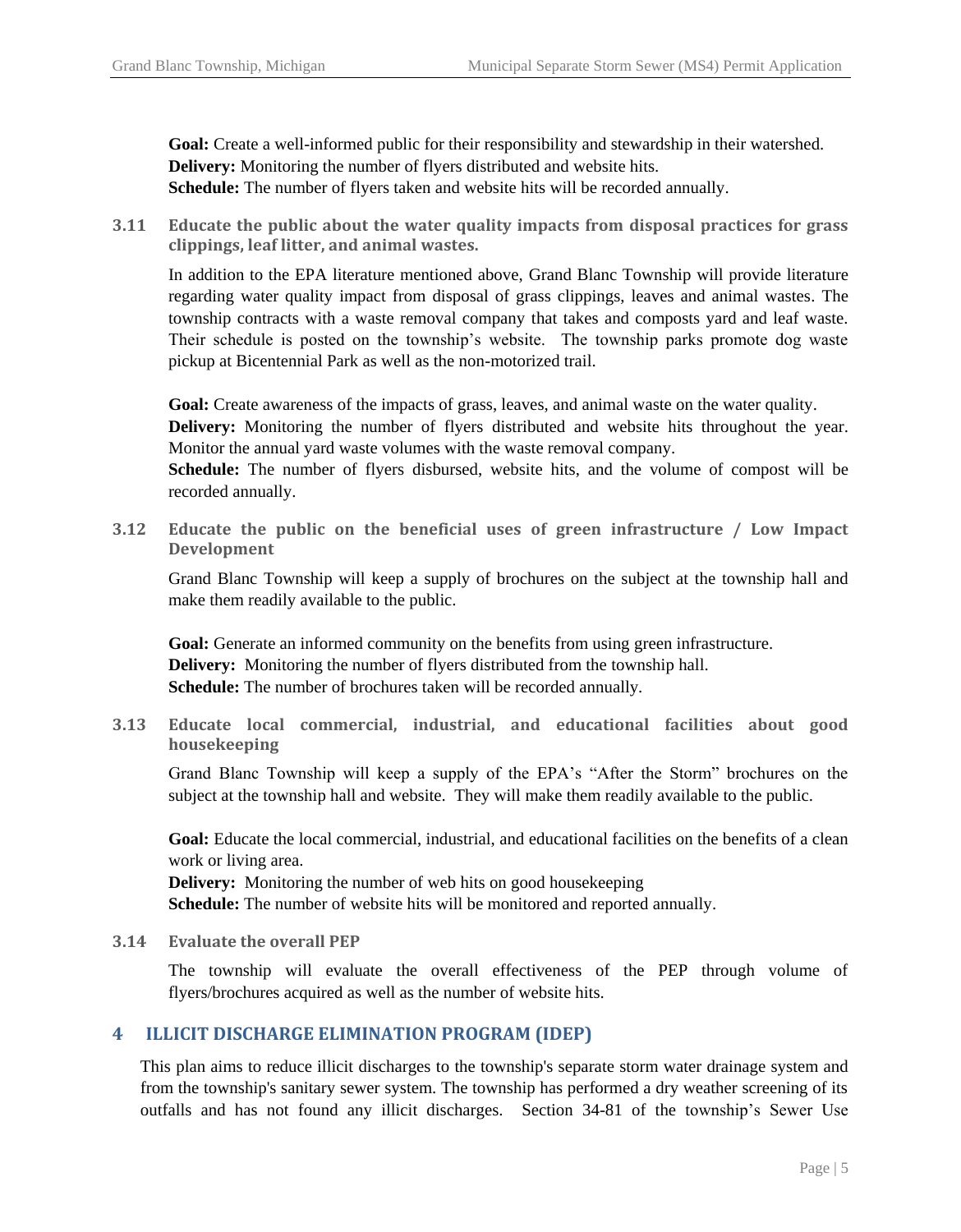Ordinance prohibits non-clean water from being discharged to any MS4. The ordinance can be found on the township's website at the following link:

[https://www.municode.com/library/mi/grand\\_blanc\\_charter\\_township,\\_\(genesee\\_co.\)/codes/code\\_](https://www.municode.com/library/mi/grand_blanc_charter_township,_(genesee_co.)/codes/code_of_ordinances?nodeId=COOR_CH34UT_ARTIIISE_S34-78STGRUNWA) [of\\_ordinances?nodeId=COOR\\_CH34UT\\_ARTIIISE\\_S34-78STGRUNWA](https://www.municode.com/library/mi/grand_blanc_charter_township,_(genesee_co.)/codes/code_of_ordinances?nodeId=COOR_CH34UT_ARTIIISE_S34-78STGRUNWA)

**4.1 Develop a map of the MS4**

A map of the MS4 is included as Attachment B. The map will be updated as new township storm water facilities are constructed.

**4.2 Conduct dry weather point source screening the mapped MS4; find, eliminate and minimize illicit connections in the mapped MS4**

A visual/olfactory dry weather screening of the township's two storm sewer outfalls is performed on a permit cycle basis*.* To date, no dry weather flow has been identified.

Grand Blanc Township will train one to three members of the township staff who have responsibility in the IDEP program to conduct the dry weather point source screening. Training will be renewed every three years until jurisdictional permit is complete.

**Goal:** Identify and/or prevent illicit discharges

**Delivery:** The township will track the number of illicit discharges discovered and the action taken **Schedule:** To be completed each permit cycle.

**4.3 Limit seepage from public sanitary systems**

A majority of the township's sanitary sewer system is a gravity system with 14 pump stations. If a leak or illicit discharge occurs from the pressure sanitary sewer system, it is immediately known and corrected. The gravity system is TV inspected and cleaned on a schedule that is approximately every five years. A list of situations encountered will be kept on file and submitted with the annual report.

**Goal:** Identify and/or prevent illicit discharges from the sanitary collection system **Delivery:** The township will track the number leaks discovered and the action taken to eliminate potential migration into the storm system.

**Schedule:** The number of leaks discovered and acted upon will be recorded annually.

**4.4 Limit seepage from on-site sewage disposal systems (e.g., septic systems)**

The township does not control any on-site sewage disposal systems. Septic field permitting and oversight is the responsibility of the Genesee County Health Department (GCHD). The township will continue to work with the GCHD to coordinate any problems or incidences regarding on-site systems. The GCHD will provide, upon request of the township, a yearly summary report regarding replacement on-site systems.

**Goal:** Preventing illicit discharges

**Delivery:** Track number of failed septic systems identified by the county that are in the vicinity of any township storm water facilities

**Schedule:** The number of failed systems will be reported annually.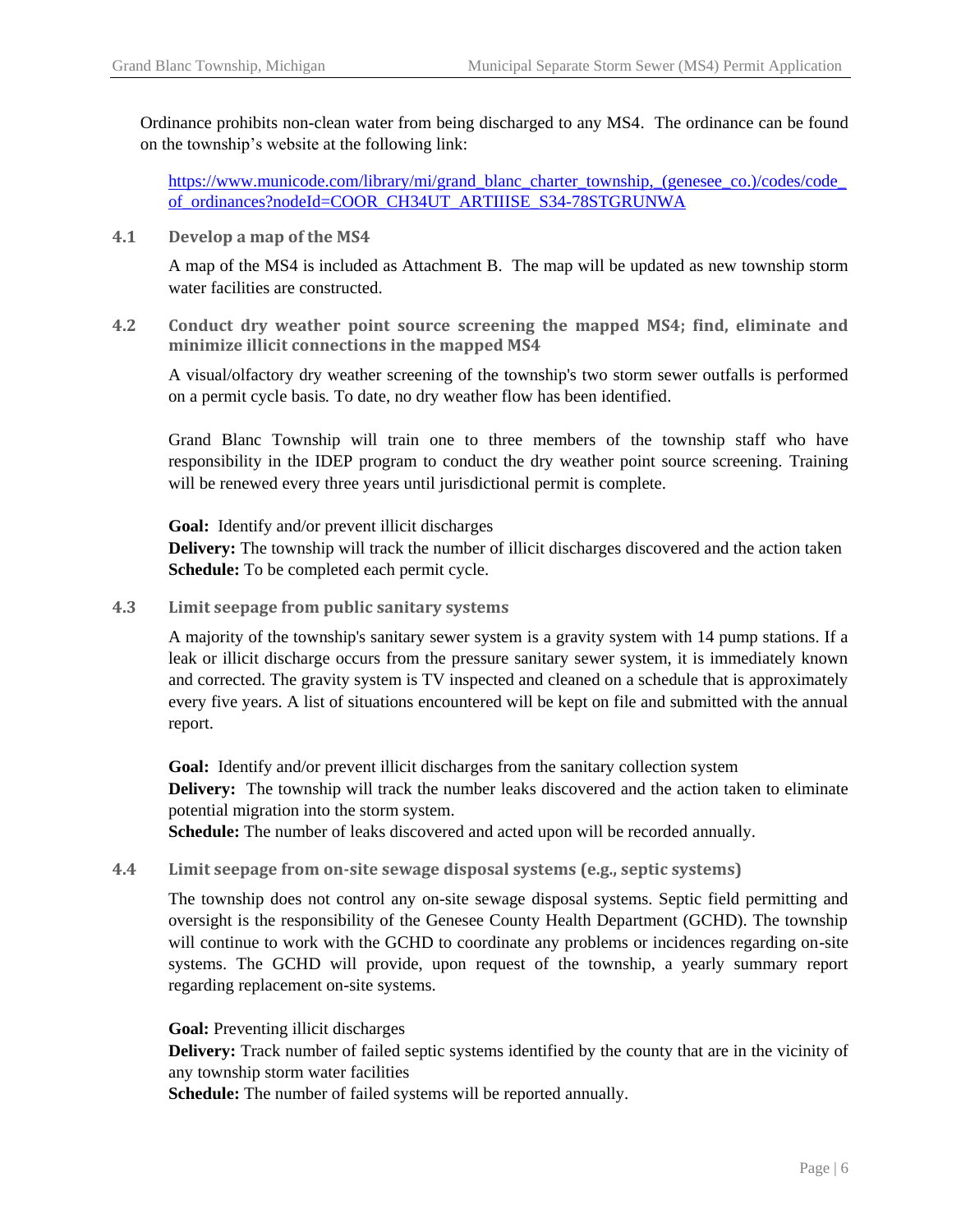**4.5 Legally regulate pollutant contribution to the MS4 and legally prohibit illicit connections and illicit discharges to the MS4**

Grand Blanc Township Sewer Ordinance, Section 34-81 addresses illegal discharge and illicit discharges to the township's MS4. Section 34-96 provides for enforcement for violations to the ordinance.

**Goal:** Preventing illicit discharges **Delivery:** Track number of violations identified. **Schedule:** The number of violations will be reported annually.

**4.6 Require compliance with ordinances, permits, etc.**

Grand Blanc Township continually requires compliance with all laws, ordinances, permits and codes through its site plan review and building department review processes.

**Goal:** Preventing illicit discharges **Delivery:** Track number of violations identified. **Schedule:** Violations tracked will be recorded and reported annually.

**4.7 Procedure for elimination of connection or discharge if observed during the dry weather screening**

Grand Blanc Township will be responsible to eliminate the connection or discharge. If dry weather flow is observed, the township will enact the following procedure to investigate and eliminate the source. This procedure will be performed only as needed.

Procedure:

- 1. Investigate the manhole or other sewers upstream from the flow observed
- 2. Televise the storm sewer system for cracks or other possible sources of discharge
- 3. Disconnect any illegal connections to the storm sewer
- **4.8 Procedure for responding to and reporting illegal dumping / spills**

Any illegal dumping or spills will be reported to the MDEQ as required. Complaints will be responded to immediately by the appropriate Township Staff or Police. The Township will follow MDEQ requirements for follow up screening of the spill. See attachments G and K.

## **4.9 Program for IDEP training and evaluation**

- 1. Training for appropriate existing staff on these topics will occur during the course of the permit cycle and for new employees as needed.
- 2. Evaluation will be determined based on trained staff's ability to follow the procedure for investigating and eliminating any found illicit discharges into the Township's MS4.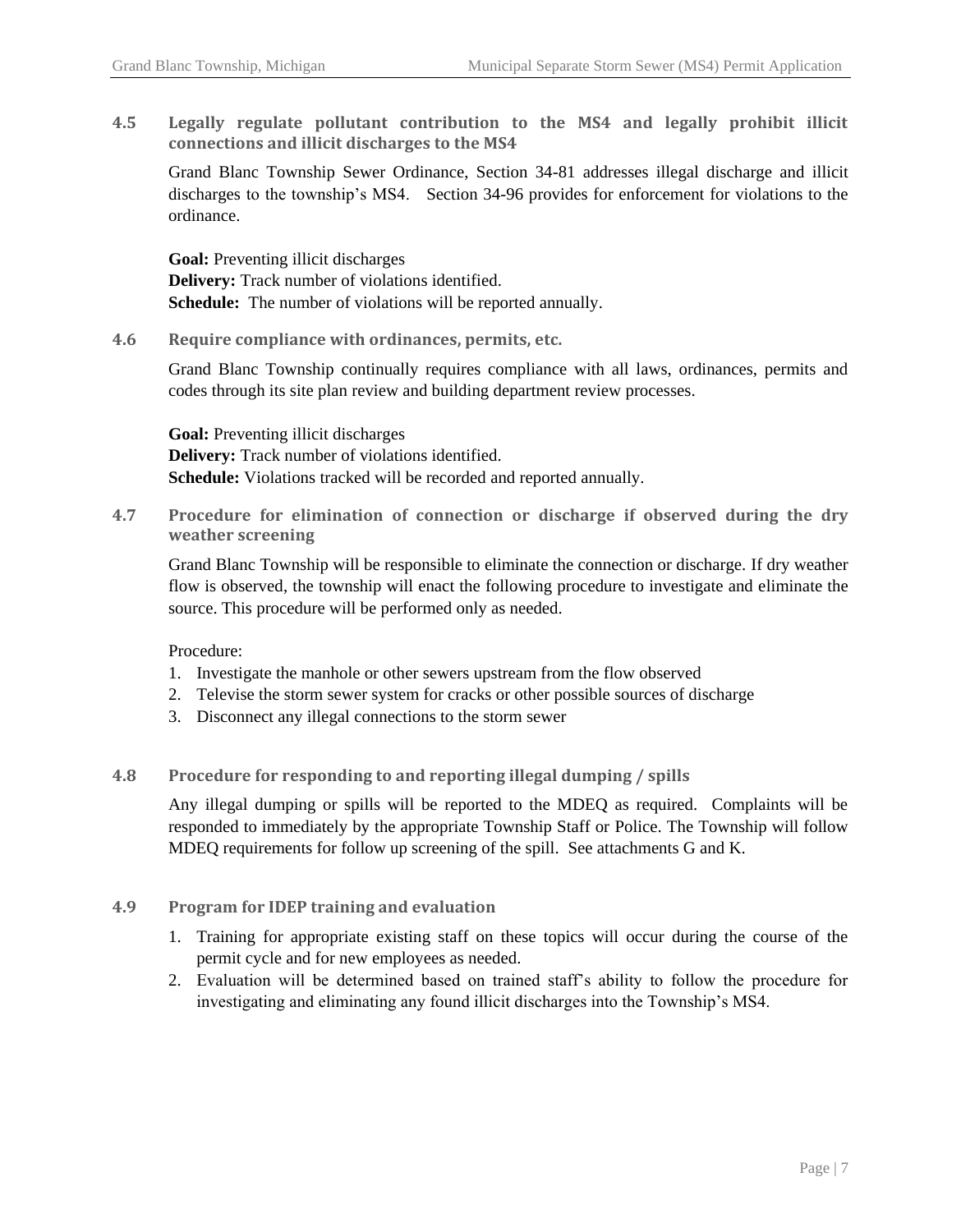**4.10 Ordinance / regulatory mechanism that regulates the contribution of pollutants to the MS4**

Section 34-81 of the township's Sewer Use Ordinance prohibits non-clean water from being discharged to any MS4. The ordinance can be found on the township's website at the following link below. Also, exempted non-storm water discharges are situations such as fire fighting activities, landscape irrigation runoff, and air conditioning condensation provided they are not identified as significant contributors to violations of the Water Quality Standards.

https://www.municode.com/library/mi/grand\_blanc\_charter\_township,\_(genesee\_co.)/codes/code [of\\_ordinances?nodeId=COOR\\_CH34UT\\_ARTIIISE\\_S34-78STGRUNWA](https://www.municode.com/library/mi/grand_blanc_charter_township,_(genesee_co.)/codes/code_of_ordinances?nodeId=COOR_CH34UT_ARTIIISE_S34-78STGRUNWA)

# **5 CONSTRUCTION STORM WATER RUNOFF CONTROL**

The township's MS4 does not have significant off-site storm water runoff entering into the system. For new township developments, SESC permits will be obtained to assure that adequate controls are in place. The Genesee County Drain Commissioner's Office is the responsible Act 91 agency for issuing permits. Also see Township ordinance Section 18-97:

https://www.municode.com/library/mi/grand\_blanc\_charter\_township,\_(genesee\_co.)/codes/code\_of [ordinances?nodeId=COOR\\_CH18LADISULA\\_ARTIISUCO\\_DIV3DEST\\_S18-97SOERSECO](https://www.municode.com/library/mi/grand_blanc_charter_township,_(genesee_co.)/codes/code_of_ordinances?nodeId=COOR_CH18LADISULA_ARTIISUCO_DIV3DEST_S18-97SOERSECO) 

**5.1 Prohibit discharges to the MS4 that are not in compliance with the Construction Permit-by-Rule**

Soil erosion and sedimentation control is monitored through permits. If Grand Blanc Township had reason to believe that pollutants have been discharged from construction activity they are responsible to implement the following procedure.

- 1. Notify the Genesee County Drain Commission office and the MDEQ when soil and sediment are discharged
- 2. Notify the MDEQ when other wastes have been discharged

Goal: Preventing construction site runoff from entering and impacting our waterways. **Measurable Goal:** Number of approved permits issued. **Schedule:** Ongoing.

**5.2 Notify the soil erosion agent and the department of construction deposits and other pollutants into the MS4**

The township currently does and will continue to notify all necessary departments and agencies of any construction deposits and other pollutants such as pesticides, petroleum derivatives, and solid wastes that may become mobilized when land is disturbed, into the MS4 from construction sites.

Goal: Preventing construction site runoff from entering and impacting our waterways. **Measurable Goal:** Number of notifications **Schedule:** Ongoing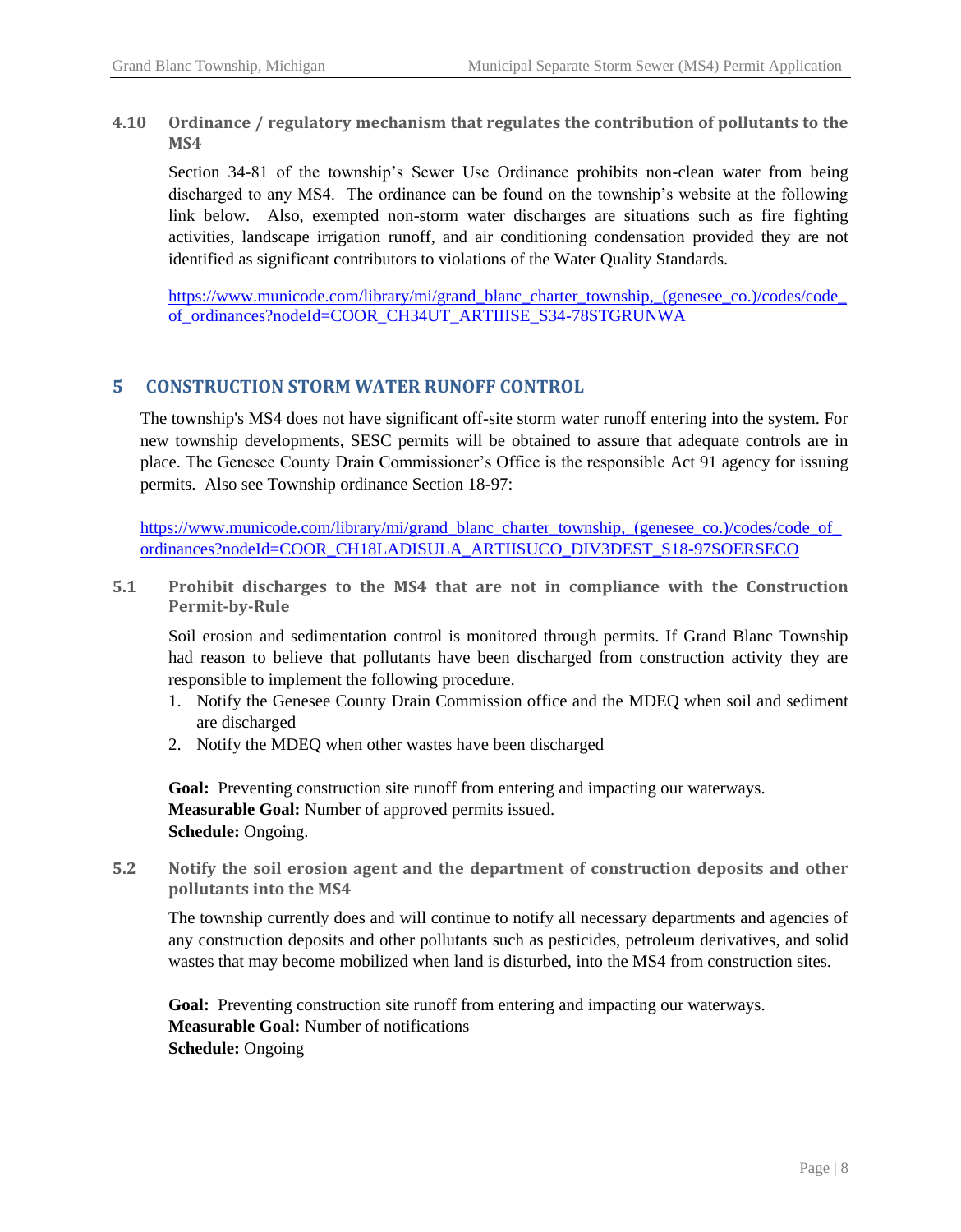**5.3 Review preliminary construction site plans greater than one acre to assure space is allotted for BMPs**

Grand Blanc Township Department of Public Services reviews all preliminary construction site plans through the Preliminary Site Plan review committee so that adequate space is allotted for BMPs.

Goal: Preventing construction site runoff from entering and impacting our waterways. **Measurable Goal:** Ensure each site construction contractor has the required Part 91 permit prior to starting construction.

**Schedule:** Each site plan.

## **6 POST CONSTRUCTION STORM WATER MANAGEMENT TASKS**

Grand Blanc Township will adopt a Storm Water Drainage Ordinance, which will require source and site controls to minimize development impacts on the township's rivers, lakes and streams. The GCDC-SWM division is currently working on an alternative approach that the township will adopt as its own. The key focus of source controls will be to reduce the volume of runoff generated and improve the quality on development sites. Key practices will include the preservation of existing natural features, minimization of impervious surfaces, direct runoff to grassed areas to "disconnect" runoff from impervious surfaces, and provide careful design and placement of soil erosion control measures. Site controls include detention basins that will treat a range of storm events to minimize water quantity and quality impacts to receiving waters.

#### **6.1 Require controls for residential and commercial developments**

Grand Blanc Township's adopted construction plan design standards provide for the review of proposed storm water management systems for new developments, developments that disturb at least one or more acres, including projects less than an acre that are part of a larger common plan of development and discharge to the Township's MS4. For any developments that drain into a county drain, the development must follow the Genesee County Drain Commissioner's Office – Surface Water Management's Design Standards & Requirements.

| http://www.gcdcswm.com/PhaseII/Permit_Forms/2014%20Application/Ordinance%20Companion |     |
|--------------------------------------------------------------------------------------|-----|
| %20for%20GC%20FINAL2013.doc                                                          | and |
| http://www.gcdcswm.com/Design%20Information/APA%20Procedures%20Final.pdf             | and |
| http://www.twp.grand-                                                                |     |
| blanc.mi.us/document_center/Zoning/Grand_Blanc_Clearzoning_11122013.pdf              |     |

**Goal:** Ensure long-term control measures are prepared in the design phase of a development. **Measurable Goal:** Number of plan reviews **Schedule:** Per plan review

**6.2 Ensure post-construction controls to minimize water quality impacts**

Grand Blanc Township requires continued site plan compliance and has required storm water detention and storm sewer system maintenance agreements for recently developed projects.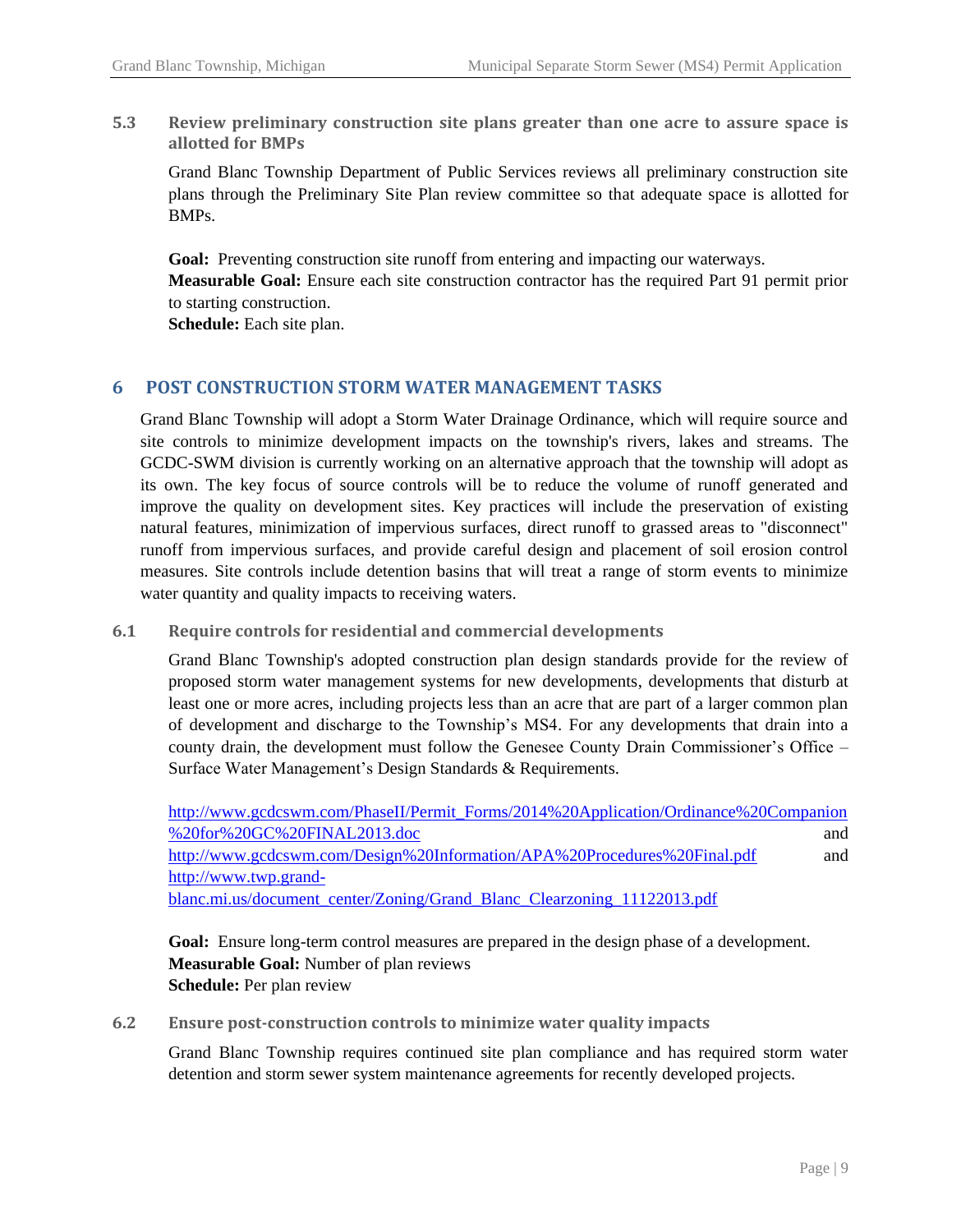**Goal:** Ensure planned control measures are effective. **Measurable Goal:** Number of site visits **Schedule:** As-needed site visits

**6.3 Address post-construction flow impacts**

Grand Blanc Township requires private maintenance agreements for all private storm sewers and storm water quality/quantity systems.

**Goal:** Ensure privately owned storm sewers are properly maintained **Measurable Goal:** Owner to provide maintenance records. **Schedule:** Maintenance records must be provided annually starting September 2010.

**6.4 Develop and implement ordinances or other regulatory mechanisms for development sites**

Grand Blanc Township requires compliance with the Township's Department of Public Services construction plan design standards.

**Goal:** Minimizing construction site impact on our waterways. **Measurable Goal:** Number of ordinance violations & corrective action taken. **Schedule:** As-needed

**6.5 Require post-construction BMPs by ordinance or other regulatory means**

Grand Blanc Township requires continued compliance with an approved site plan.

**Goal:** Ensure privately owned storm sewers are properly maintained **Measurable Goal:** Owner to provide maintenance records. **Schedule:** Annual

**6.6 Require adequate long-term O&M of BMPs by ordinance or other regulatory means**

The township requires all developments to provide a storm sewer system and detention system maintenance agreement.

**Goal:** Ensure privately owned storm sewers are properly maintained **Measurable Goal:** Owner to provide maintenance records. **Schedule:** Per ordinance

**6.7 Require post-construction erosion and sedimentation control by ordinance or other regulatory means**

The township does control soil erosion and sedimentation control through existing ordinance through the Community Development Department.

**Goal:** Ensure proper long term soil erosion measure are adequate **Measurable Goal:** Owner to provide maintenance records **Schedule:** As-needed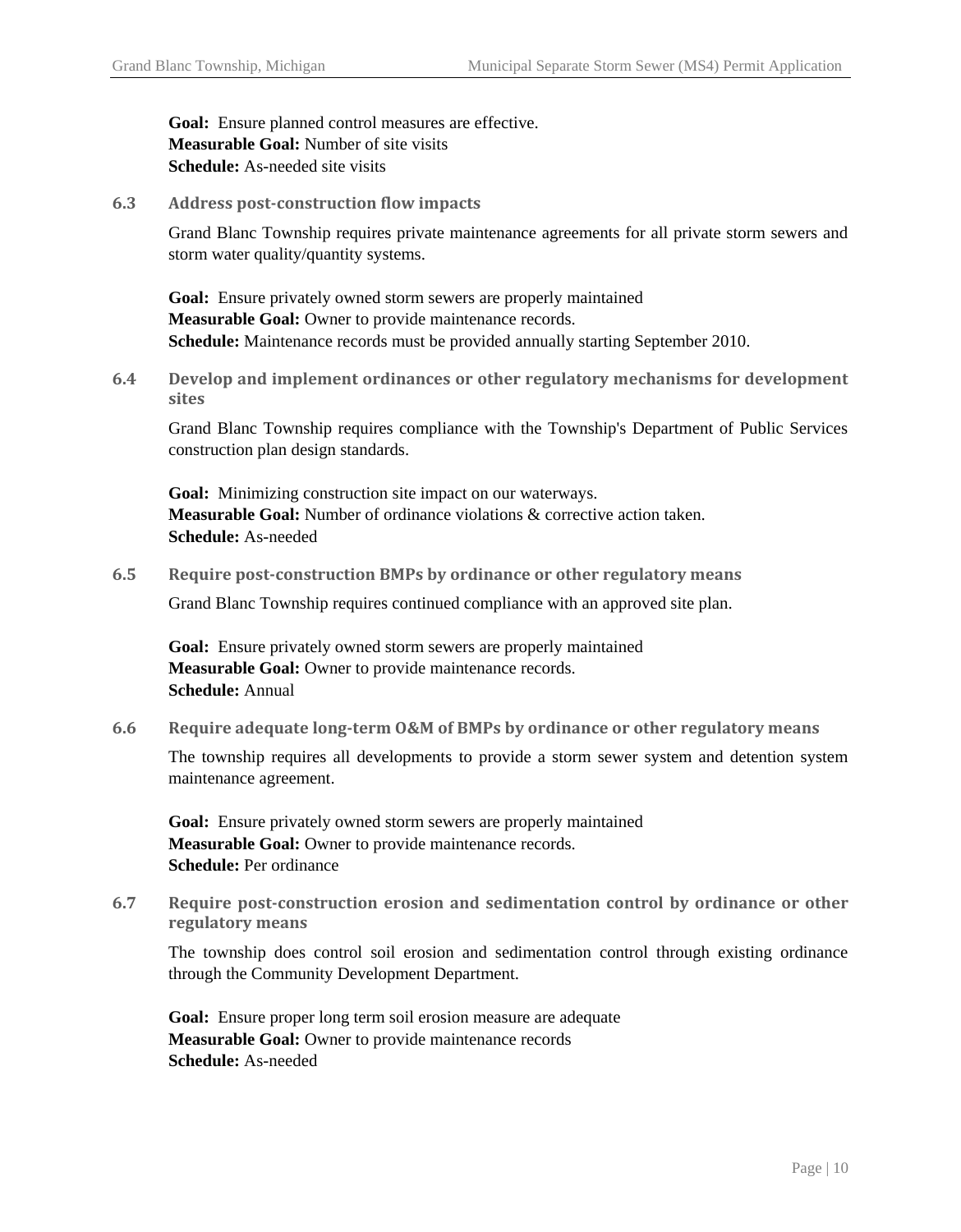**6.8 Regulate the flow rate into the MS4 from development sites by ordinance or other Regulatory means**

No significant off-site storm water discharges enter into the MS4. The township regulates storm water discharge rates for all new developments.

**Goal:** N/A **Measurable Goal:** N/A **Schedule:** N/A

**6.9 Review site development plans for adequate BMPs**

Grand Blanc Township requires regulatory compliance for approval.

Goal: Preventing site storm runoff from negatively impacting waterways. **Measurable Goal:** Number of approved site plans **Schedule:** Per plan review

**6.10 Review commercial site development plans for inlet isolation from polluting sources** Grand Blanc Township reviews plans for Best Management Practices.

Goal: Preventing site storm runoff from negatively impacting waterways. **Measurable Goal:** Number of approved site plans **Schedule:** Per plan review

# **7 POLLUTION PREVENTION/GOOD HOUSEKEEPING TASKS**

The township currently owns a number of facilities including buildings, parks and recreational paths. The Township Hall and Police Station have two outfalls, outfall 1 and outfall 2 (shown on Attachment B), that flow to the Rauch Branch of the Thread Creek. All other properties infiltrate into the ground surface. Below is a description of each of the township-owned facilities that contain a MS4:

- **Township Campus -** This site is approximately 22 acres and contains the township hall, police station, pole barn, vehicle sheds, salt barn, paved path, and paved parking lots. The area also includes native landscaping, swales and detention basins. All runoff drains through the MS4 to natural outlets. The township provides maintenance of vehicles in-house. Salt storage is contained in an outside building on township campus. Township personnel maintain all lawn cutting and general grounds maintenance. A private company performs fertilizing of the township campus. The township will require the company to perform soil testing prior to all fertilizer applications to assure the fertilizer application rate is appropriate.
- **7.1 Ensure that public employees properly handle waste, recyclables, chemicals and equipment**

Grand Blanc Township has an in-house paper recycling program. Cleaning supplies are utilized at the township's buildings. Material Safety Data Sheets (MSDS) will be posted for the chemicals utilized. Training for appropriate existing staff on these topics will occur during the course of the permit cycle and for new employees as needed.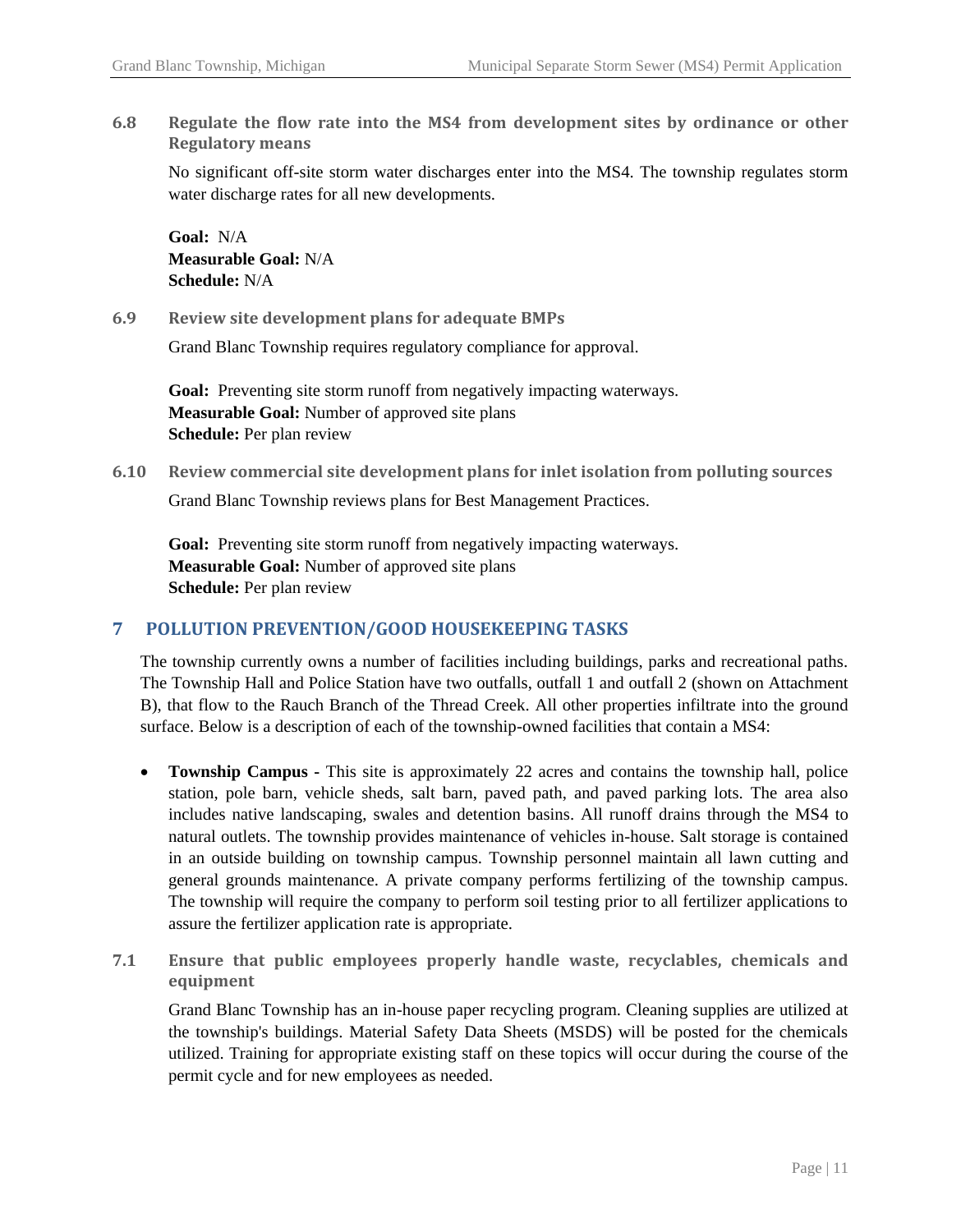**Goal:** Increase employee awareness. **Measurable:** Number of employees trained. **Schedule:** Ongoing

**7.2 Ensure that public employees maintain a clean work area**

Department heads are responsible for assuring that work areas are kept free of miscellaneous debris.

**Goal:** Clean and neat work areas. **Measurable:** Monitor the number of reprimands for cleanliness **Schedule:** Ongoing

**7.3 Ensure that public employees identify and report storm water pollution sources**

A written program is in place that guides employees on how to handle potential pollution spills (attachments G and K). There is only one significant material stored at the township campus that has the potential to pollute storm water and that is salt. As mentioned it's stockpile in a salt barn. The salt trucks are also stored inside. The only opportunity for pollution is the loading operation from the salt pile to the trucks. Trucks are carefully loaded not only for pollution reasons, but also for financial reasons. Spilled salt is swept back into the salt barn for future use. All other potential polluting materials (hydrocarbons, antifreeze, etc) are stored and used in the vehicle maintenance building and are not exposed to any storm water outlets.

**Goal:** Increase employee awareness and getting them involved. **Measurable:** Reported incidences **Schedule**: Ongoing

**7.4 Provide public employee guidance or operation manuals**

O & M personnel are provided adequate guidance and operation manuals for all equipment. Also, O & M personnel are provided adequate training and have obtained required state licenses where required.

Goal: Properly trained employees. **Measurable:** Reported incidences **Schedule**: Ongoing

**7.5 Provide public employee storm water SMP training**

Storm water management training will be provided to township DPW technicians. New employees are trained within the first 6 to 12 months of employment. The township has two Certified Stormwater Operators on staff. This certification is renewed biannually.

**Goal:** Maintain a minimum of four properly trained employees **Measurable:** Number of training sessions/hours of training provided. **Schedule:** Ongoing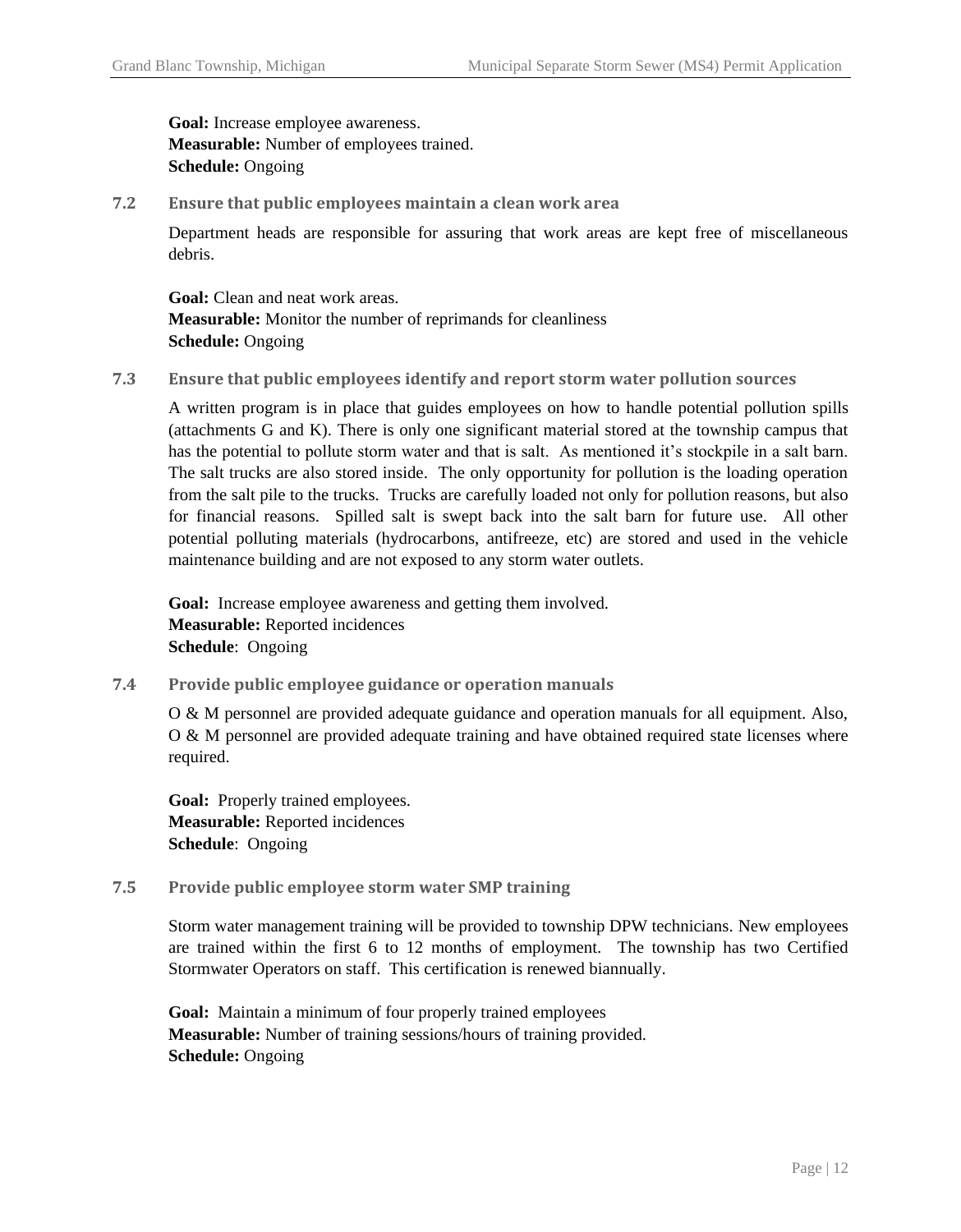## **7.6 Provide equipment for pollution prevention and good housekeeping**

The township currently has adequate equipment to maintain BMPs and prevent storm water runoff pollution. This equipment consists of a wide variety of mowers, runoff filter materials, backhoes, loaders, skid-steers, street sweepers (parking lots), Vactor trucks, and hand tools. Additional equipment will be provided as needed.

**Goal:** Being prepared to respond and prevent storm water runoff. **Measurable:** Number of responses and corrective action taken. **Schedule:** Annual review of equipment

## **7.7 Inspect and maintain of catch basins, and vegetative swales**

The catch basins and vegetative swales depicted on the map of the township's MS4 will be inspected on an annual basis. The parking lots will be swept as needed which is typically once per year. The township will utilize its sanitary sewer Vactor truck to remove all material in the catch basin and swales at least once per year. The material shall be transported to the GCDC dumping station for sanitary sewer wastes. Vegetative swales or detention basins are mowed regularly (once per week at peaks) and reseeded as needed.

**Goal:** Keep catch basins and vegetative swales free of debris. **Measurable:** Number of catch basins inspected & cleaned. **Schedule:** Basins and swales will be inspected on an annual basis.

## **7.8 Inspect and maintain vegetative BMPs**

The township continually inspects and maintains all of the BMPs at their facilities to minimize soil erosion and maximize storm water runoff treatment. Native plantings and grass is replaced when required. Regular mowing is done by the township's forces as needed (typically weekly). Vegetative BMP's are inspected at each mowing. Leaf removal is done in the fall annually.

**Goal:** Maintain a healthy landscape **Measurable:** Number of employee hours charged to landscaping maintenance. **Schedule:** Continually

**7.9 Inspect and maintain structural BMPs**

Structural BMPs will be inspected on an annual basis or after major storm events and will be maintained on an as-needed basis.

**Goal:** Properly maintained BMPs. **Measurable:** Number of BMP inspected and repaired **Schedule:** Annual

**7.10 Add or enhance structural controls as needed to reduce storm water runoff pollution**

Currently, all of the township's storm water facilities have structural controls designed to current standards. As technology changes and opportunities arise, the township will retrofit existing structural controls.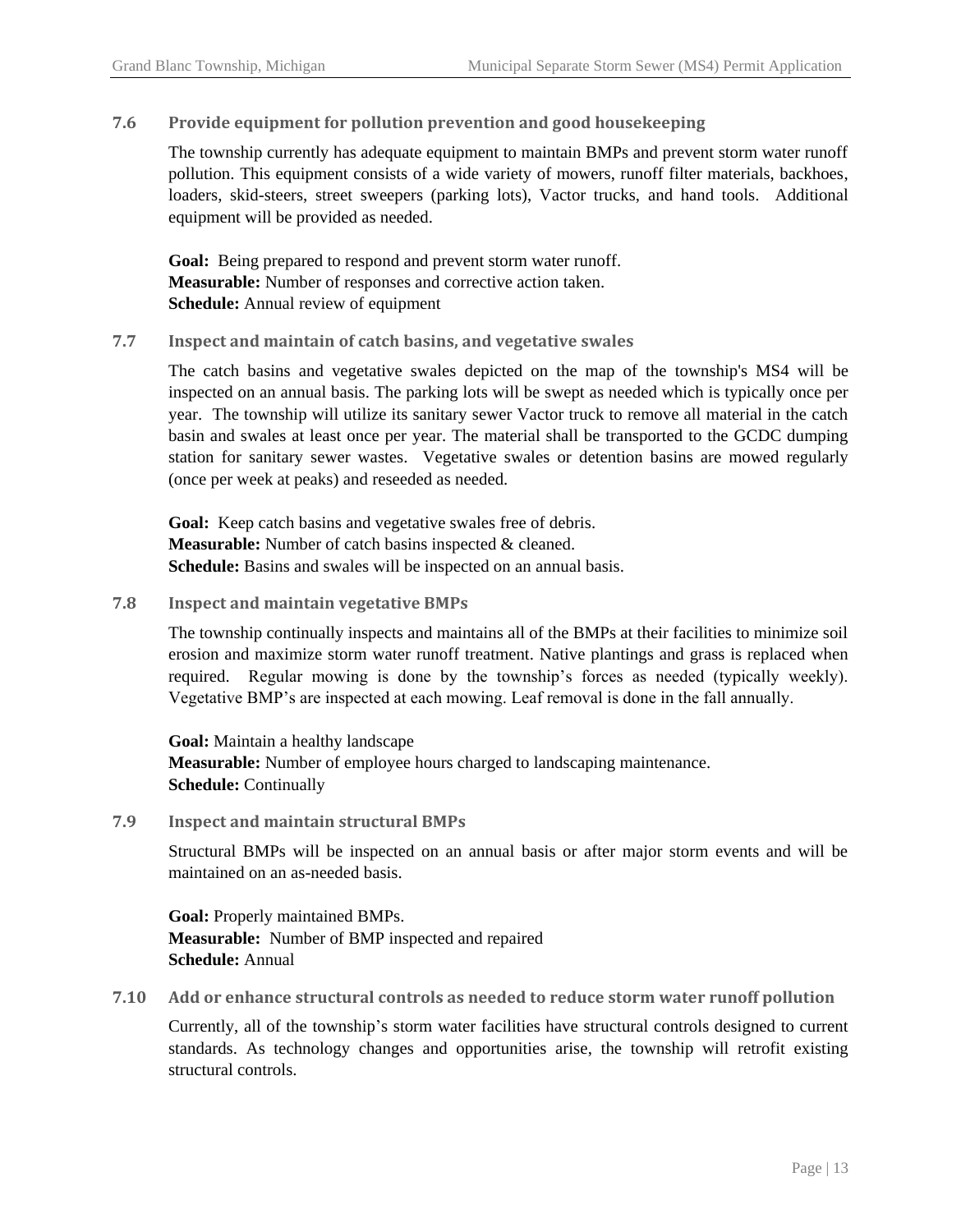# **Goal:** Prevent storm runoff pollution **Measurable:** Number of retrofits or repairs completed **Schedule** As-needed

**7.11 Add or enhance cleaning schedules as needed to reduce storm water runoff pollution**

Current cleaning schedules should be adequate to reduce storm water runoff pollution to the maximum extent practicable.

Goal: Prevent or minimize storm runoff pollution **Measurable:** Number of revisions to cleaning schedule **Schedule:** As needed

**7.12 Properly dispose of operation and maintenance wastes to prevent violation of water quality standards**

All operation and maintenance of Grand Blanc Township equipment and fleet vehicles is performed in accordance with best management practices. The township has several different options to dispose of the waste which include:

- 1. Implement the use of drying beds to separate the solid from the liquid waste. This is usually completed at a treatment facility allowing the liquid waste to be treated. The remaining solid should be collected with a Vactor Truck, and properly disposed of at an off-site location in accordance with Parts 115 or 121.
- 2. Permission must be granted from a local waste water treatment plant to rid of the solid/liquid waste in the sanitary system. Many require pre-treatment for discharge.
- 3. The last option is to allow for the solid waste to settle and then, using a sump pump, carefully siphon out the liquid being careful not to disturb the solid. The clear water or liquid from the sump pump may be disposed of down a gutter, sanitary system or applied to the ground surrounding the catch basin, or source of hazardous waste. The solid and liquid remaining must be collected with a Vactor Truck, and properly disposed of at an off-site location in accordance with Parts 113 or 121.

**Goal:** Minimize the potential for violations **Measurable:** Number of violations **Schedule:** Continually

**7.13 Provide road construction and maintenance controls**

The township maintains some single-family subdivision roadways with snow removal equipment during snow events only. Although this is the responsibility of the Genesee County Road Commission, the township applies salt in accordance with GCRC and MDEQ guidelines. The township uses salt trucks with calibrated salt delivery systems. No additives are added to the salt.

**Goal:** Prevent or minimize salt runoff pollution **Measurable:** Careful calibration of material used **Schedule:** Seasonal

**7.14 Provide highway construction and maintenance controls**

The township does not maintain any highways. This is the responsibility of the Genesee County Road Commission and the Michigan Department of Transportation.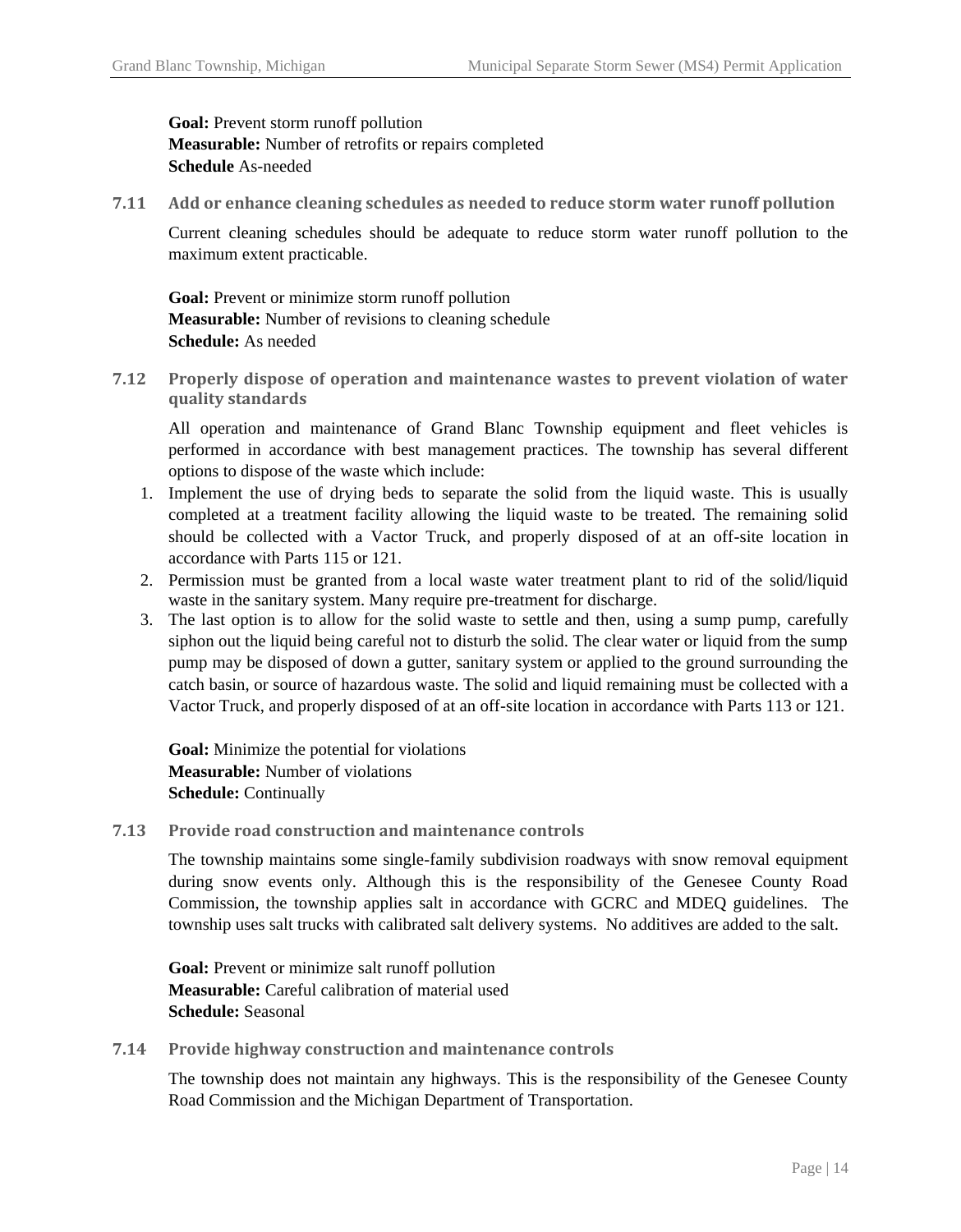**Goal:** N/a **Measurable:** N/a **Schedule:** N/a

**7.15 Provide parking lot construction and maintenance controls**

All new parking lots will be provided with adequate BMPs. All existing parking lots currently have detention and runoff water quality controls.

Goal: Prevent or minimize storm runoff pollution with a properly functioning detention basin. **Measurable:** Properly functioning detention basin **Schedule:** Seasonal

**7.16 Clean Streets**

The township does not clean streets except for snow removal. This is the responsibility of the Genesee County Road Commission and the Michigan Department of Transportation.

**Goal:** N/a **Measurable:** N/a **Schedule:** N/a

**7.17 Keep salt and sand (de-icing materials) out of receiving streams to the maximum extent practicable**

The township maintains a salt shed with protective covering and doors minimizing the migration of salt to the storm sewer system. The township complies with the salt storage requirements of the Part 5 Rules (Rules 324.2001 to 324.2009 of the Michigan Administrative Code.) Because salt storage is only on a temporary part-year basis, a detailed pollution prevention plan is not provided. Long term storage of salt is the responsibility of the GCRC.

Goal: Prevent or minimize storm runoff pollution **Measurable:** Record of repairs/upgrades **Schedule:** Annual

**7.18 Provide good housekeeping at sand/salt storage facilities and maintenance facilities** Salt utilized for road de-icing is stored in the salt shed protected from the environment.

**Goal:** Prevent or minimize storm runoff pollution **Measurable:** Record of repairs/upgrades **Schedule:** Continually

**7.19 Maintain vehicles and equipment to prevent storm water runoff pollution**

All operation and maintenance of Grand Blanc Township equipment and fleet vehicles is performed by an in-house full-time certified mechanic. A regular maintenance schedule is followed for all fleet vehicles. Police, Fire and DPW vehicles (including salt trucks) are washed in an indoor facility with runoff entering a grease / oil separator prior to entering the sanitary sewer